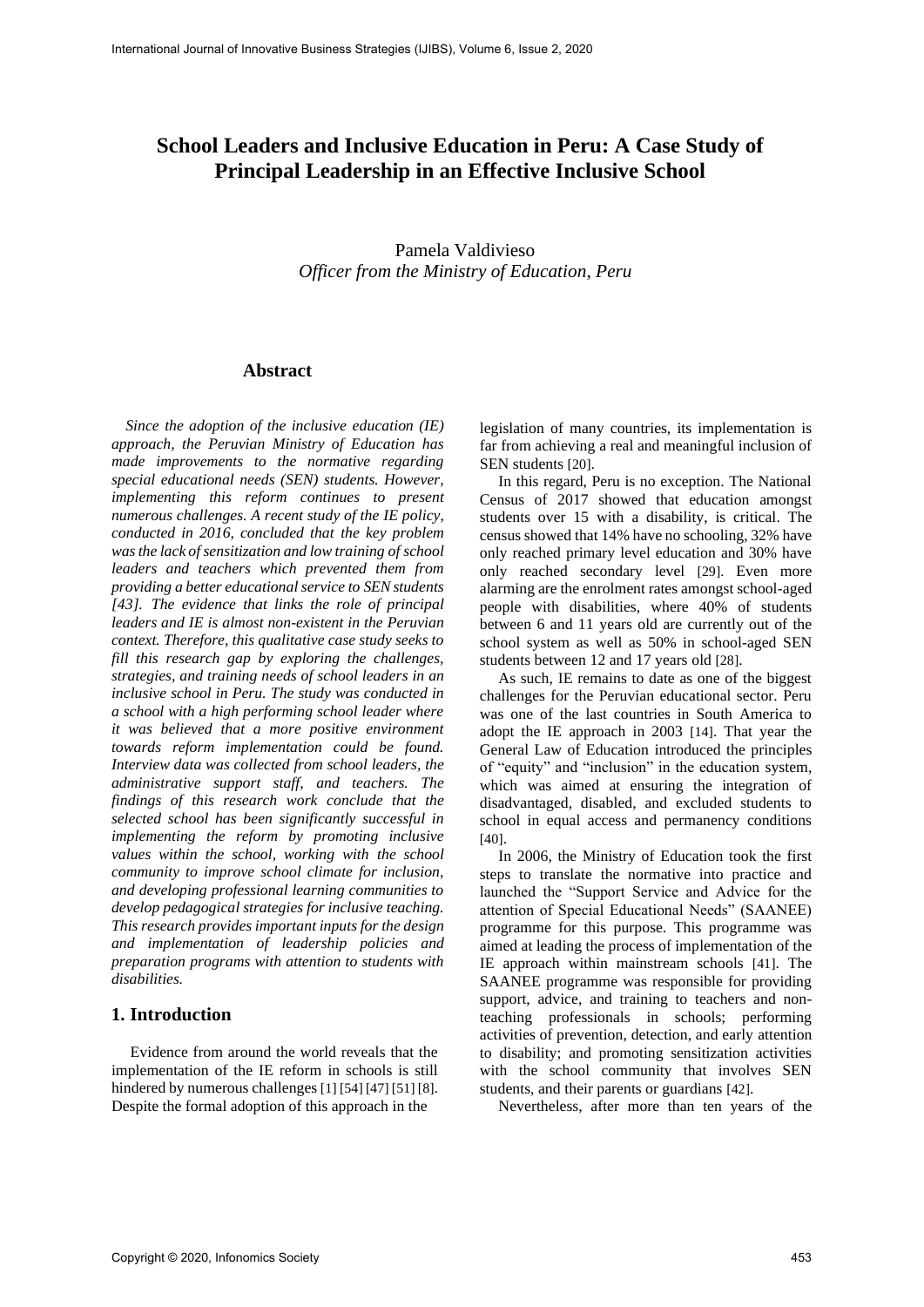SAANEE's creation, the implementation of the IE approach within mainstream schools has revealed advanced challenges. Internationally, studies [31] [16] have found school leadership and training as crucial factors lending to the performance of IE reforms. In the Peruvian context, the SAANEE original setup was mainly concerned with the detection and diagnosis of SEN students. Yet, graver gaps in pedagogical and leadership training have been revealed as missing and imperative as the next site of focus for policy systems [55].

In practice, lack of skills and knowledge, and lacking preparation for school leaders and teachers prevent them from providing better educational services to SEN students (Ministry of Education, 2016). Consequently, these policies are affecting the work of school leaders, creating an environment of low incentives for implementing and sustaining change in their schools. In fact, in many cases, school principals and teachers have a negative attitude towards the inclusion of SEN students in regular education since they feel they lack the skills necessary to meet the needs of such students. [43].

The relevance of school leadership is especially important in the Peruvian context, where the role of principals has been traditionally associated with administrative duties at school. In fact, in recent years the Ministry of Education has been promoting an education reform, designed to improve school leadership and empowering principals in their role as =pedagogical leaders [44]. Research on these lessons and findings from the first principal mentoring programme implemented by the Ministry of Education has revealed that instructional and distributed leadership training is effective for school improvement. The study also shows that principal mentoring has important positive effects in enhancing their skills to effectively support pedagogical practice, the creation of professional learning communities, and school planning [56].

Currently, there is a lack of evidence on the role of principal leadership in Peruvian schools' IE reforms. Guided by transformational, instructional, and distributed leadership theory, this study seeks to address this research gap by exploring the challenges, strategies, and training needs of school administrators on IE. The findings of this study will prove useful for future researchers and policymakers who seek to gain a more nuanced and critical understanding of the challenges facing school leaders and effective leadership practices to address SEN students' needs. It will also provide recommendations for enhancing training programme contents.

# **2. Literature Review**

The publication of the No Child Left Behind has increased the pressure on school principals to be well versed in inclusionary practices [11]. Therefore, nowadays school leaders play a crucial role in the implementation of a more inclusive system [22] [17]. However, the focus of research and policies on IE has been traditionally centred on teacher training and effective teaching practice [18].

On the other hand, in the field of educational leadership, there is a significant body of studies documenting how principals influence students learning outcomes and school improvement [35] [5] [34] [38] [23] [12] [13] [49], with limited emphasis on students with disabilities [18]. It has only been in the past two decades, that researchers began to investigate the role of principals in the promotion of the inclusive reform for SEN students in schools [15] [4] [25] [37] [53] [58].

From the existing literature, the most researched leadership models that have been identified as relevant to meet the challenges of IE are "transformational" [6] [27], "distributed" [19] [32] and "instructional" leadership [24] [48]. Instructional leadership is claimed to be important to generate the link between principals and teachers to ensure that all students have access to high-quality education [50] [3]. Researchers promoting this framework state that instructional leadership is key to guiding educators as they deliver instructional programs to meet the needs of diverse students with disabilities [57]. For other authors [46] [39] [10], school leader beliefs, values, and agreement with a reform, facilitate its implementation in school [59]. The literature also suggests that fostering distributed forms of leadership through collaborative work [52] [30], community involvement, and the development of others, is relevant in the context of IE [45] [2] [7].

There is also a growing recognition in international research that one of the key factors behind the ineffectiveness of interventions attempting to make education more inclusive is the insufficient training of school leaders, who have a key role in addressing IE in schools [35] [21] [46]. The shift towards an IE paradigm in schools has created the need for the role of school leader to shift in many significant ways [33]. Esposito et.al. [21] mention at least three ways in which the role of the school leader has changed: 1. They must be capable of fostering "equitable and socially just" inclusive schools; 2. They need sufficient knowledge on the field of "special education"; and 3. they need to know how to make the necessary curricular and pedagogical adaptations to address SEN student needs. The challenge for school leaders, is to promote collaboration amongst the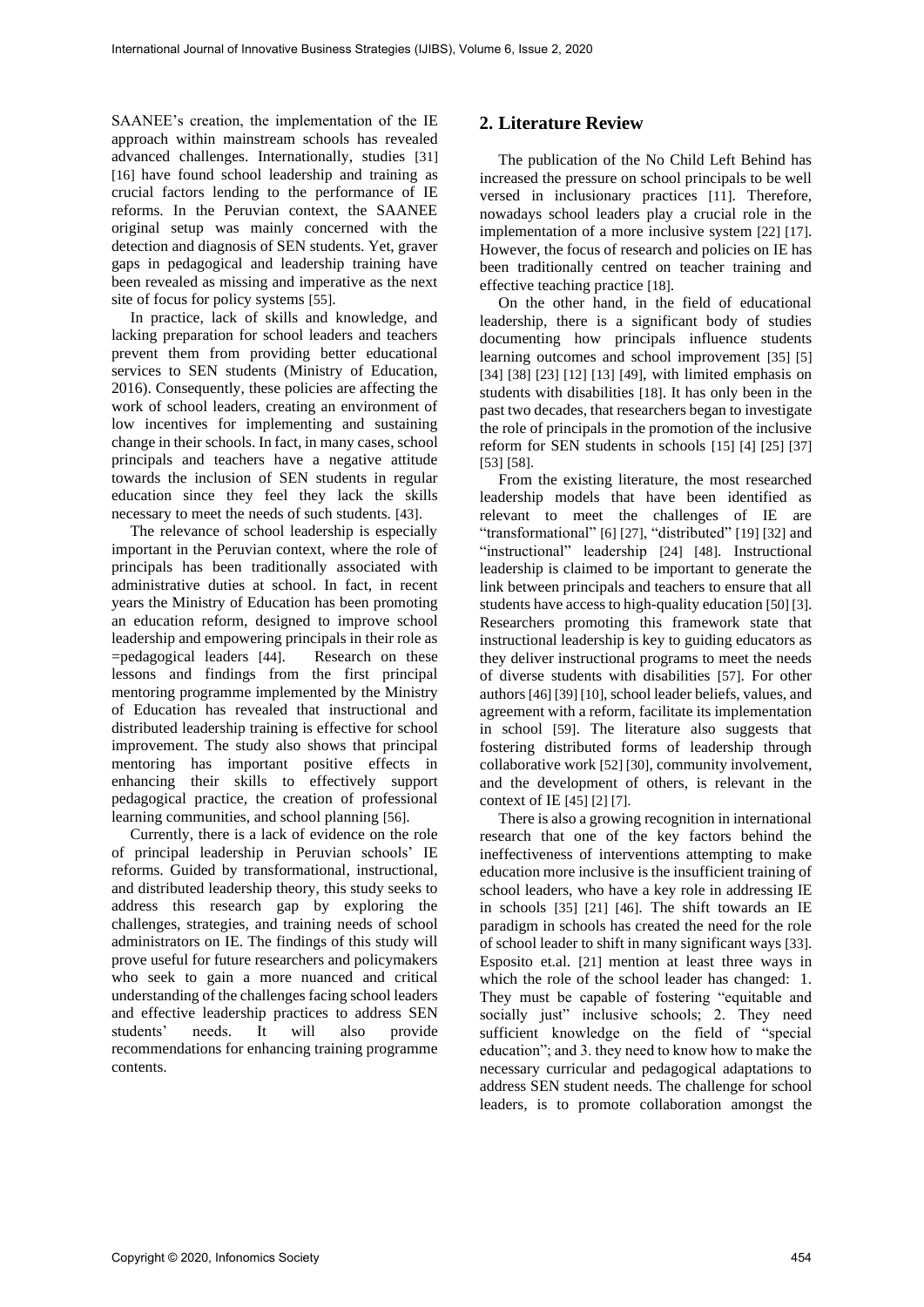different actors in the school community to ensure the provision of a high-quality service for all students [3]. Therefore, preparation in leadership skills and knowledge is ultimately necessary to make a difference in the services received by students with disabilities [3].

In her study "Inclusive education and the issue of change", Liasidou [36] mentions that capacitybuilding amongst school principals should be a priority in the IE reform agenda if we would like to achieve a real and sustainable change towards IE. The author stresses that one important dimension to create inclusive learning communities is to potentiate school leaders<sup>'</sup> knowledge and skills in order to implement positive changes. Similarly, Crockett [9] highlights that many times school leaders are unprepared to assist SEN students for which they should be provided with leadership skills and knowledge on special education if we want to ensure them accountable for a real change in IE.

In practice, school leadership and IE policies work separately and dissociated, while principals continue receiving training for leading mainstream schools but ignoring what are the best strategies to lead effective inclusive schools for SEN students [18]. Hence, there is an urgent need to develop evidence from practitioners´ perspective that can serve as a basis for discussion regarding effective practices and potential needs for enhancing policies and procedures, from a bottom-up approach. This is especially relevant in the Latin-American context, given that the existing literature has been mainly developed in Europe and developed countries but is relatively limited for the global south [17].

# **3. Research Objectives**

This study is aimed to assess the role of school leaders in implementing the IE model in a mainstream Peruvian school. This research seeks to answer the following questions:

**Research question 1:** What are the main challenges that school leaders face in implementing the IE model in Peruvian schools?

**Research question 2:** How are school leaders addressing these challenges?

**Research question 3:** What are the most crucial knowledge and skills that school leaders need to have for promoting inclusive leadership?

The first research question intends to delve into the main challenges that school principals face in the process of transforming and driving their schools towards an IE approach.

The second research question is aimed at understanding the strategies that school administrators perceive as effective to address the

identified challenges.

The third research question is focused on leadership capacity-building that school administrators need in the context of IE.

## **4. Methodology**

The assessment of the role of school leaders in implementing IE in Peruvian schools was conducted through an exploratory qualitative study undertaken in an inclusive school with top leadership practices in Peru, the "Jose Antonio Encinas" (JAE) school. The fieldwork was conducted with the participation of principals, administrative staff, and teachers. Due to the scarce literature on IE and school leadership in Peru, this study represents a seminal effort to explore this topic through a case study, which can lay the foundation for future research. The data for this study was collected through a qualitative approach comprising of interviews with the selected participants.

#### **5. Sampling**

The selection criteria of the inclusive school for the research was based on the results of the leadership training programme imparted by the Ministry of Education of Peru. The sample was selected from a mainstream school with SEN students whose principal had achieved the highest results in the Second Programme of Leadership Specialization, which concluded in January 2019.

As the research was centred on the role of school leaders, the sample considered stakeholders directly involved in the implementation of IE policy in the school, that is (1) the school principal and subdirector, (2) administrative support staff, and (3) teachers. Due to time limitations, the study focused on the school staff and did not include parents and the community.

#### **6. Data Collection Strategy**

The data collection strategy contemplated interviews with the target group. The interviews considered semi- structured questions to gather data on the following aspects: (1) challenges of working in schools that include SEN students; (2) to delve into the strategies that principals perceive are effective to create a more positive school environment to work with SEN students; (3) recommendations and suggestions on what could be improved in training programs for them to serve SEN students better and to improve supportive inclusive practices in school.

The data was collected during three visits to the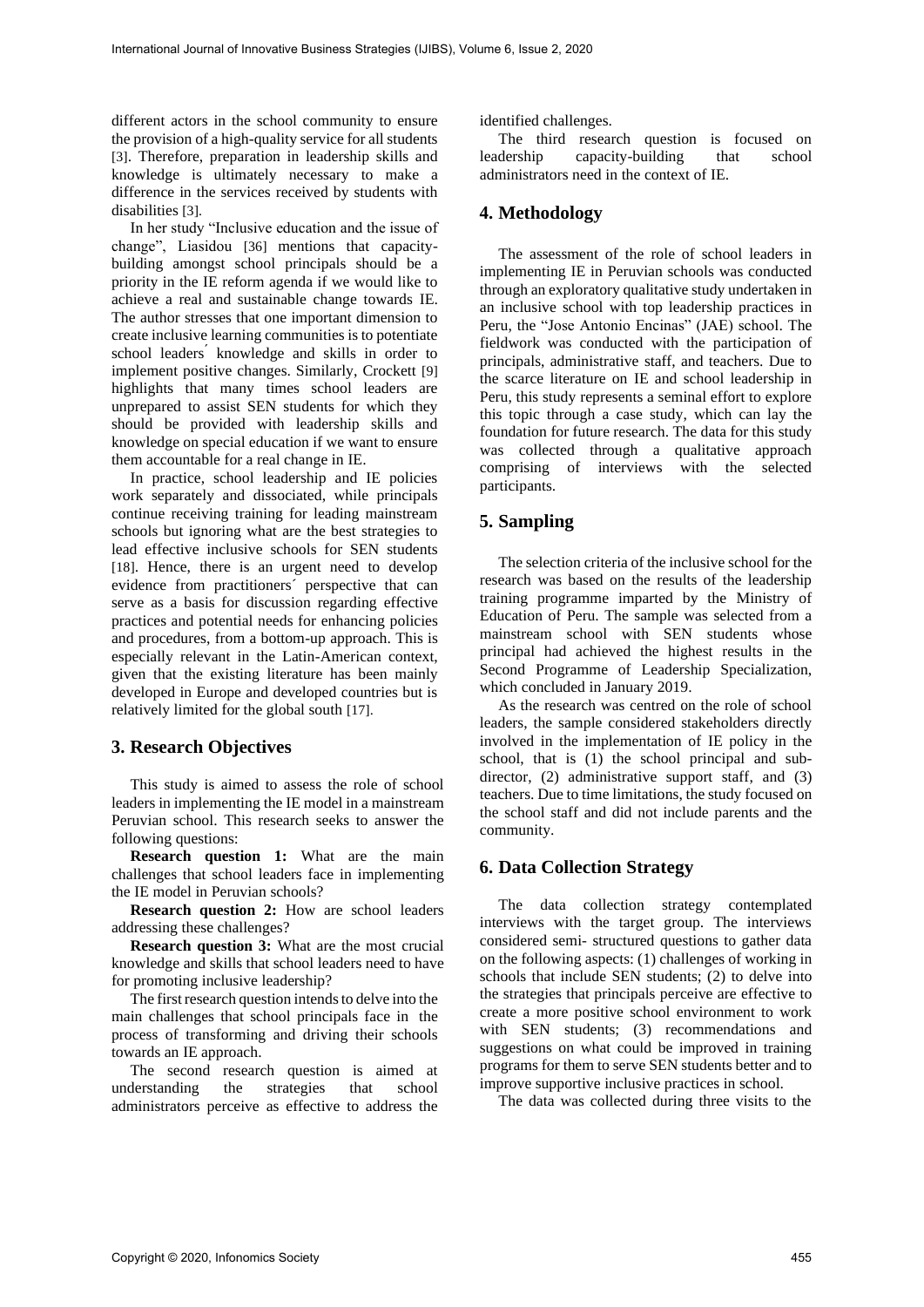school from 24th to 26th of July 2019, where the following activities were conducted:

- Interviews with principal and subdirector.
- Interview with administrative staff (social assistant and school administrator).
- Interviews with teachers with SEN students from primary and secondary level.
- Documentary revision of academic and psychological information of SEN Students; and school guidelines regarding IE.

Based on the transformational, instructional, and distributed leadership framework, the study considered many research indicators (Table 1) on (1) inclusive pedagogical practices, (2) inclusive values and school environment, and (3) collaborative work, to collect data on leadership challenges, strategies, and training needs.

| <b>Research</b>                                                                                                                                                                                                                                                             | <b>Research</b>                                                                                                                                                                                                                                                                                    | <b>Informant</b>                                                                                                                                                                            |
|-----------------------------------------------------------------------------------------------------------------------------------------------------------------------------------------------------------------------------------------------------------------------------|----------------------------------------------------------------------------------------------------------------------------------------------------------------------------------------------------------------------------------------------------------------------------------------------------|---------------------------------------------------------------------------------------------------------------------------------------------------------------------------------------------|
| <b>Indicators</b><br>instruments                                                                                                                                                                                                                                            |                                                                                                                                                                                                                                                                                                    |                                                                                                                                                                                             |
| ■ Curricular<br>adaptations<br>according<br>to<br>SEN students <sup>2</sup><br>needs.<br>• Monitoring<br><sub>or</sub><br>mentoring<br>of<br>teaching<br>practices<br>and<br>addressing SEN<br>student's needs.<br>$\blacksquare$ Class<br>environment for<br>SEN students. | Topic 1: Inclusive Pedagogical practices<br>Ouestionnaire<br>$\blacksquare$<br>principal<br>for<br>and<br>subdirector.<br>• Ouestionnaire<br>for teachers.<br>$\blacksquare$ School<br>documentation<br>(diagnostic,<br>teacher<br>monitoring<br>plan,<br>pedagogical<br>planning<br>documentation | School leaders<br>(Principal<br>and<br>Sub-director)<br>Sample of<br>2<br>teachers (with<br>SEN students in<br>class).                                                                      |
|                                                                                                                                                                                                                                                                             |                                                                                                                                                                                                                                                                                                    |                                                                                                                                                                                             |
| Topic 2: Inclusive values and school environment                                                                                                                                                                                                                            |                                                                                                                                                                                                                                                                                                    |                                                                                                                                                                                             |
| • Inclusive values<br>■ School<br>environment for<br>inclusive<br>education<br>Topic 3: Collaborative work                                                                                                                                                                  | Questionnaire<br>$\blacksquare$<br>principal<br>for<br>and subdirector<br>• Ouestionnaire<br>for teachers<br>• Ouestionnaire<br>for<br>school<br>administrative<br>staff                                                                                                                           | School leaders<br>(Principal)<br>and<br>Sub-director)<br>Sample of<br>- 2<br>teachers<br>(with)<br>SEN students in<br>class).<br>Sample of<br>2<br>members<br>of<br>administrative<br>staff |
| • Collaborative                                                                                                                                                                                                                                                             | Questionnaire<br>٠                                                                                                                                                                                                                                                                                 | School •<br>leaders                                                                                                                                                                         |
| work<br>towards<br>addressing SEN<br>student's needs.                                                                                                                                                                                                                       | for principal<br>• Questionnaire<br>for teachers.                                                                                                                                                                                                                                                  | (Principal<br>and<br>Sub-director)<br>Sample of 2<br>teachers (with<br>SEN students in<br>class).                                                                                           |

Table 1: Research indicators

# **7. Expected outcomes**

Given that this was a first exploratory research on school leadership and IE in Peru, the research was conducted in a school with high management and leadership performance, where it was believed that a more positive environment towards inclusion could be found. This to learn from good practices and efforts to facilitate the practice of IE, as well as challenges encountered.

# **8. Analysis of Findings**

The JAE school is in one of the most vulnerable areas in Lima city. It has been recognized as one of the top public schools with effective practices concerning school climate management. Additionally, in 2015, the school principal was awarded a national prize for her contribution to the country's education and development.

The JAE school became an inclusive school in 2000 when they received their first two SEN students. Nowadays, after almost 20 years of working with SEN students, the JAE school has managed to create a conducive inclusive environment for all its students. This milestone set by the JAE school has been recognized both by the local authorities and by the government, which awarded the school with the "Valora" prize only given to inclusive schools that stand out for their effective inclusionary practices.

However, the question that emerges from the JAE experience is how the school manages to create an effective inclusive environment for their SEN students? What challenges and (most importantly) what best practices can we learn from the strategies developed by school leaders to face different issues and implications of implementing IE policies? In the following analysis, these questions will be addressed.

#### **8.1. Challenges**

**8.1.1 An initial fear of shifting to the values of IE.** The transformation of the JAE school into an inclusive school was marked by an initial fear towards the change of the school team. By the time the JAE school started receiving its first SEN students during the beginning of 2000, IE was still unknown topic with no staff members having previous experience teaching SEN students. As the school community had not received any sensitization on inclusive values, the main difficulty was to change from the special education paradigm into inclusive values in the school, since most of the teachers believed that SEN students would learn better in a special school. In addition, teachers had not received previous pedagogical training on the characteristics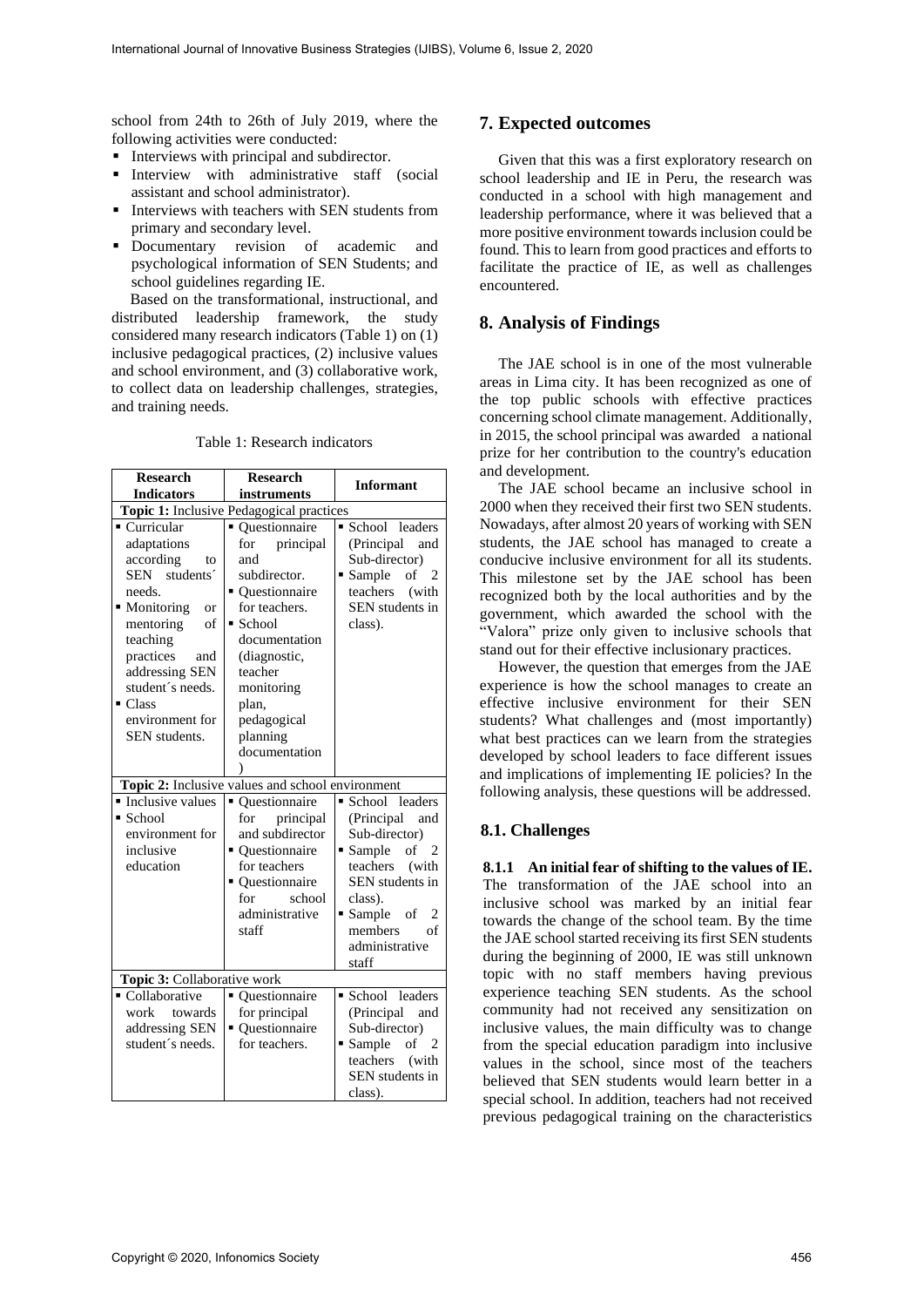of the different types of disabilities, which caused more uncertainty on how to address SEN student needs and to guide the reform in the school.

**8.1.2 Improve school climate for inclusion**. A second important challenge founded by the school leader to implement the IE approach in the JAE school was to eradicate the social stigmas and fears that exist among parents and students towards children with disabilities. Another emerging problem concerning school climate was the neglect of parents with SEN students about how to support their children, who received inadequate treatment at home, which affected their learning process at school. Alongside the concern with parents, the school leader had to start looking up for strategies to improve classroom climate to prevent the rising cases of bullying against SEN students from their peers.

**8.1.3 Developing pedagogical strategies for inclusive teaching**. One of the most challenging situations the principal of the JAE school had to face while implementing the inclusive policy was the lack of skills and training needs of teachers in matters of educational inclusion, as none of them had previous experience teaching SEN students or received specific training on IE before. In her testimony, the principal states the government does not provide training or specialization courses that allow better preparation of teachers to meet the learning needs of SEN students according to the type of disability or make curricular adaptations, thus making it difficult to find adequate pedagogical strategies to address their needs. In addition, even when the national curriculum mentions the importance of making curricular adaptations for inclusive students, it is not clear how to make these adaptations in the practice, leaving an instructional gap.

### **8.2 Leadership strategies**

**8.2.1 Changing the Institutional Framework to Support the Reform Within the School.** One of the main factors that triggered the beginning of the reform towards IE in the JAE school was the leadership of the principal and her opening towards inclusive values. From the beginning, the principal recognized that implementing an IE reform in the JAE school required a significant change of mindset from the school community to break with the old paradigms of special education. To support this reform, the principal started advocating for a change in the institutional framework of the school, shifting towards a new management model that recognizes student diversity, that is, a system that responds to the characteristics and needs of all students.

She achieved this change in the JAE school by building up a new vision and goals in the school oriented to the promotion of inclusive values through different strategies. Firstly, from the principal experience, it was crucial to involve the school staff in the development of a new school planning system which met SEN student needs. Therefore, the promotion of school board meetings led by the principal became a useful space for the dissemination of a new vision of inclusion amongst school staff. It was during this participative and collaborative planning process that teachers and other school members agreed that a new educational approach aiming to improve education quality and equal opportunities had become a necessity for the school.

The principal also started developing evidence of SEN students' academic and professional achievements to motivate teachers and to spread a sense of pride and recognition of SEN student achievements in the school. Be it by keeping documentary records of SEN student academic achievements, diplomas, and information on the academic development of SEN students, by conducting monitoring and following up of the professional trajectories of SEN students, or by facilitating their insertion on the labour market after school, the school leader promotes an education vision that aims to ensure that all students have the same opportunities for academic and professional development.

Another important lever of change in the school was the alliances made by the principal with different institutions that were already working on IE – such as NGOs, private schools with successful experiences implementing the reform, and think tanks – to learn from the best practices to guide the JAE school towards the transformation to IE. These alliances with other civil society organizations proved to be successful and helped train teachers on pedagogical strategies for curriculum adaptation. They also proved useful for providing awareness talks and sensitization workshops with families and teachers in order to promote a transformation in school values.

As a result, distributed and transformational leadership played an important role in the dissemination of IE in the JAE school, and with it, all members of the educational community were committed and engaged in the promotion of inclusive values in the JAE school.

**8.2.2 Working with school staff and community to improve school climate for inclusion.** To improve the school climate for inclusion, the school leader began by promoting different sensitization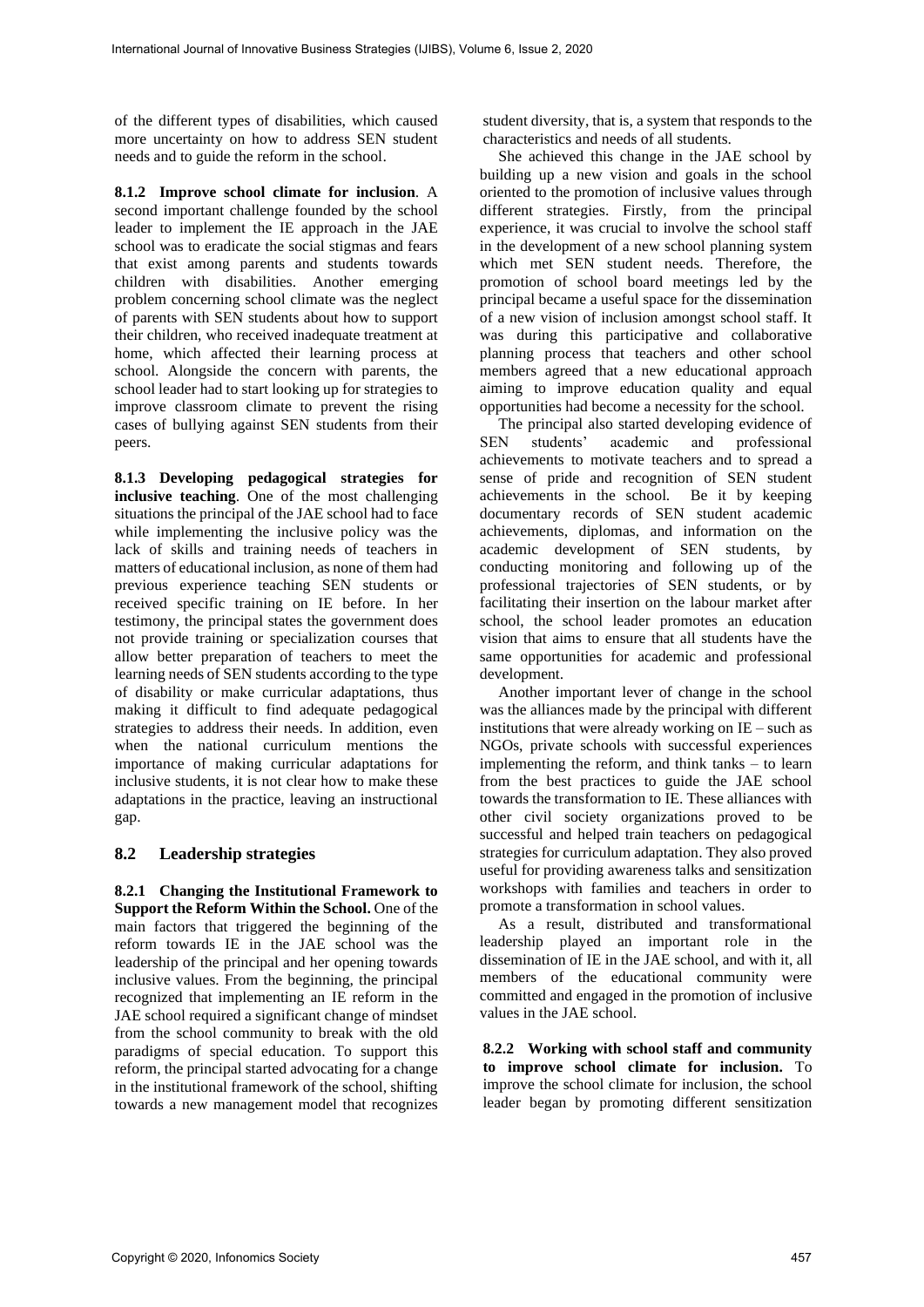activities in the school addressed to all parents and students (sensitization campaigns, workshops, parent´s school). These activities proved effective to involved them in the inclusivity vision and to provide guidance to parents of SEN students SEN to support their children. Furthermore, the school leader started integrating SEN students in all school activities (national evaluations, school events, school competitions, etc.) to actively include them in the school community.

A second important strategy the principal deployed to face SEN student and parental neglect was to work closely with them to guide them on how to provide their children with good care at home and to make them accountable for their learning at school. The principal promoted the systematization of SEN student files, requiring information on the personal and academic background that, alongside the student academic records, could be useful for developing adequate teaching strategies according to their needs.

Likewise, the principal created the so-called "coexistence committees" for both primary and secondary levels. This committee is comprised of delegated teachers who act as observers and assure the respect of the school norms and values amongst teachers and students. The delegated teachers are trained so that they can sensitize all students and ensure respect for the SEN students, facilitating their integration in the classroom and preventing bullying problems with the arrival of a new SEN student at the school.

**8.2.3 Professional Learning Communities (PLC) to develop pedagogical strategies for inclusive teaching**. In searching for a strategy to enhance the teaching quality for SEN students, one of the effective practices that the principal promoted in the school was the development of PLC as a space for collaborative learning amongst teachers with SEN students.

PLC are organized monthly at the JAE school. The main goal of promoting this space is to research pedagogical strategies to improve teaching quality for inclusive students. These meetings are evidencebased where teachers can share their difficulties and doubts from their teaching experience with SEN students. As a result, teachers and school leaders make agreements about curricular adaptations and other pedagogical strategies to address better SEN student needs. These meetings have the following characteristics:

1. Data based driven: For these meetings, teachers use student learning data based on the results of the monitoring of teaching and learning. Thus, teachers share their knowledge to solve a problem related to the improvement of their pedagogical practice and the progress of student learning. At PLC meetings, teacher pedagogical practices are analysed to identify which aspects of the pedagogical practice should be reformulated to achieve better results among students.

2. Specific strategies are selected that allow the improvement of learning: Through reflective practice, in these meetings teachers share with their colleagues their teaching experiences of SEN students, and knowledge is generated from the feedback of teachers about the pedagogical experiences carried out in their classes. In this way, PLCs allow teachers to confront their opinions and to find original solutions that emerge from the reflection of the team.

3. Improvement agreements are established: Based on the reflections of the pedagogical practice made during the meeting, a report is prepared that is recorded in a book of minutes, and the school principal is responsible for the protection of these records. During the data collection process, these minutes were accessed, and the agreements concerning teaching SEN students were verified. Likewise, the principal points out that the commitments generated on PLC meetings are actively monitored to provide better support to teachers during the following meetings.

### **9. Conclusion**

The analysis of findings shows that the JAE school has been significantly successful in implementing the IE reform. One of the key factors for achieving this transformation was the transformational, distributed, and instructional leadership displayed by school leaders.

The study found three major initial challenges to implement IE in the JAE school, which included: an initial fear of shifting to the values of IE from school staff and the community; eradicating social stigmas and neglecting SEN students; and a lack of skills and training of teachers in matters of educational inclusion.

To address these issues, the JAE school leaders conducted the following strategies: promoting inclusive values within the school, working with school staff and the community to improve school climate for inclusion, and developing PLC to enhance pedagogical strategies for inclusive teaching.

Promoting inclusive values within the school was a fundamental point to achieving an IE reform in the JAE school. This transformation towards IE implied a change in the school vision and planning, led by the school principal with the involvement and active participation of the school staff and community to be able to break with old paradigms from special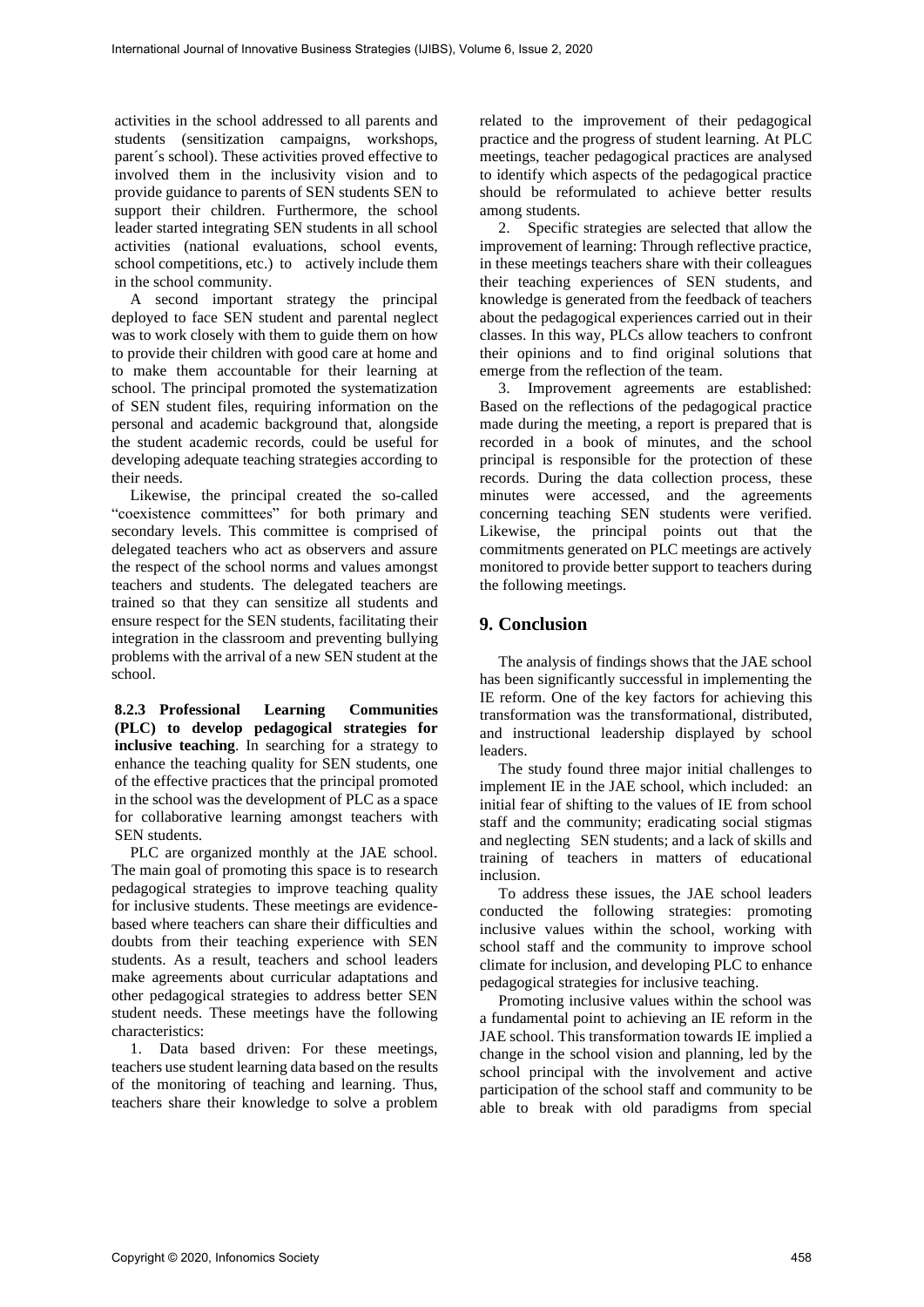education and persistent social stigmas towards SEN students. However, this sensitization process was also supported by external stakeholders such as the action of NGOs and other specialists involved in the reform. Therefore, another recommendation that arose from this research is that inclusive schools, through the role of the school leader, may seek to create opportunities for connections to, and collaboration with, other institutions engaged in a similar reform.

In the case of JAE school, it was equally important that leaders work collaboratively with school staff to spread the reform so that parents and the community engaged in the implementation of the IE approach. This was a critical reform the principal had to pursue to create awareness and sensitization against the many stigmas and prejudice among SEN students and to prevent bullying from the students in the classroom.

Addressing pedagogical strategies by the creation and promotion of PLC was another key strategy deployed by the JAE school principal to improve teaching practice for IE. In this sense, the PLC meetings promoted by the principal, were key to identify effective teaching strategies for SEN students and to promote effective curricular adaptations.

The study findings also reveal that one of the critical aspects in the implementation of the IE policy in the JAE school was the need to sensitize and provide better tools in practice to school principals so that they can better meet the needs of SEN students. Although the normative regulates the access of SEN students to mainstream schools since 2004 in Peru, little has been done since then to train principals and teachers in the field of IE in practice. Given the results from the study, there is a need to include a core focus on the values of IE that could be promoted through the promotion of transformational leadership on school leader training programmes.

It is pivotal that these programmes are focused on sensitizing school leaders on IE values, as well as making principals aware of the characteristics of the main types of disabilities so that they, in turn, can work more optimally on curricular adaptations in their schools. Raising awareness among principals about the values promoted by IE is of the utmost importance since school leaders are key in charge of carrying out the reform in the school.

Finally, these preliminary results show the relevance of developing further studies from a bottom-up approach to better understand the challenges and good practices which hinder effective implementation of inclusionary practices in schools.

# **10. References**

[1] Ainscow, M. (2020). Inclusion and equity in education: Making sense of global challenges. *Prospects*, 49(3), 123- 134.

[2] Ainscow, M. and Sandill, A. (2010). Developing inclusive education systems: the role of organizational cultures and leadership. International Journal of Inclusive Education, Vol. 14 No. 4, pp. 401-416.

[3] Bai, H., & Martin, S. M. (2015). Assessing the needs of training on inclusive education for public school administrators. International Journal of Inclusive Education, 19(12), 1229-1243.

[4] Billingsley, B., McLeskey, J., & Crockett, J. (2019). Success for all students: Leading for effective inclusive schools. Handbook of leadership and administration for special education, 306-332.

[5] Bloom, Nicholas, Renata Lemos, Raffaella Sadun, and John Van Reenen (2015). Does Management Matter in Schools? The Economic Journal 125(May): 647-674.

[6] Burns, J. M. (1978). Leadership. New York, NY: Harper and Row.

[7] Bush, T., & Glover, D. (2003). School leadership: Concepts and evidence.

[8] Chapman, C., & Ainscow, M. (2019). Using research to promote equity within education systems: Possibilities and barriers. *British Educational Research Journal*, 45(5), 899- 917.

[9] Crockett, J. B. (2002). Special education's role in preparing responsive leaders for inclusive schools. Remedial and Special education, 23(3), 157-168.

[10] Darensbourg, K. H. (2011). The role of special education administrators in addressing contextual factors when implementing comprehensive school reform in response to the mandate of the no child left behind act of 2001 (P.L. 107–110). ProQuest LLC, 2011.

[11] Darling-Hammond, L. (1997). What Matters Most: Investing in Teaching. The School Administrator 54 (3): 44– 48.

[12] Day, C., Gu, Q., & Sammons, P. (2016). The impact of leadership on student outcomes: How successful school leaders use transformational and instructional strategies to make a difference. Educational administration quarterly, 52(2), 221-258.

[13] Day, C., Sammons, P., & Gorgen, K. (2020). Successful School Leadership. Education Development Trust.

[14] Defensoría del Pueblo (National Ombudsman) (2007). Educación Inclusiva: Educación para todos. Supervisión de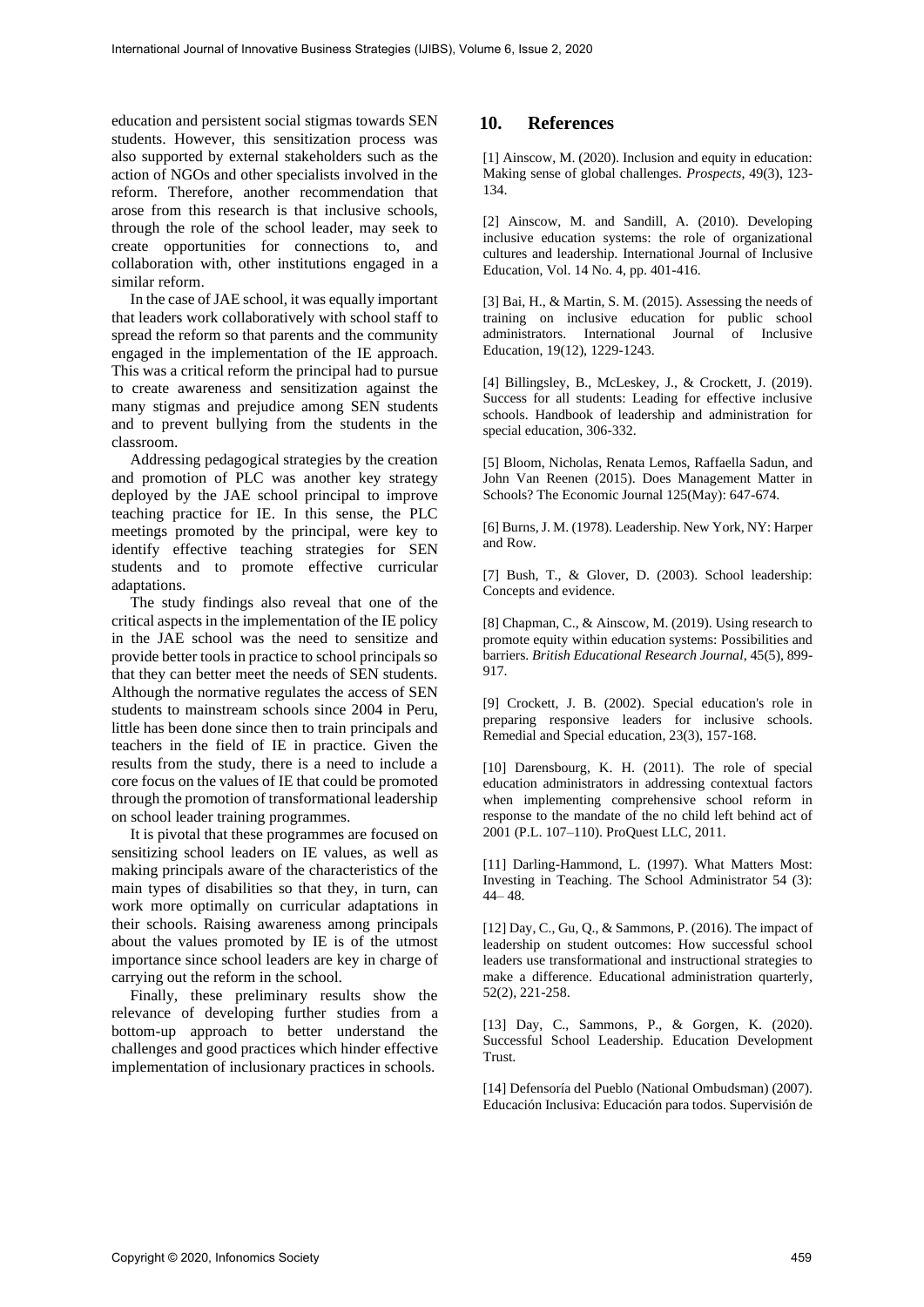la política educativa para niños y niñas con discapacidad en escuelas regulares-Lima.

[15] DeMatthews, D. (2015b). Making sense of social justice leadership: a case study of a principal's experiences to create a more inclusive school. Leadership and Policy in Schools, Vol. 14, pp. 139 -166.

[16] DeMatthews, D. E., & Mawhinney, H. (2014). Social justice leadership and inclusion: Exploring challenges in an urban district struggling to address inequities. Educational Administration Quarterly, 50(5), 844-881.

[17] DeMatthews, D. E., Kotok, S., & Serafini, A. (2020a). Leadership preparation for special education and inclusive schools: Beliefs and recommendations from successful principals. Journal of Research on Leadership Education, 15(4), 303-329.

[18] DeMatthews, D., Billingsley, B., McLeskey, J., & Sharma, U. (2020b). Principal leadership for students with disabilities in effective inclusive schools. Journal of Educational Administration.

[19] Dorczak, R. (2011). School Organisational Culture and Inclusive Educational Leadership. Contemporary Management Quarterly/Wspólczesne Zarzadzanie 2: 45– 55. https://issuu.com/ijcm/docs/2-2011. (Access date: 2 February, 2020).

[20] Duke, J., Pillay, H., Tones, M., Nickerson, J., Carrington, S., & Ioelu, A. (2016). A case for rethinking inclusive education policy creation in developing countries. *Compare: A Journal of Comparative and International Education*, 46(6), 906-928.

[21] Esposito, M. K., Tang, K., & Kulkarni, S. S. (2019). Ensuring inclusive environments for students with disabilities: School leaders play a linchpin role. Journal of Educational Administration and History, 51(1), 43-52.

[22] European Agency for Special Needs and Inclusive Education (2018). Supporting Inclusive School Leadership: Policy Review. (V. J. Donnelly, M. Turner-Cmuchal and E. Óskarsdóttir, eds.). Odense, Denmark.

[23] Fryer, R. G. (2017). Management and student achievement: Evidence from a randomized field experiment (No. w23437). National Bureau of Economic Research.

[24] Goddard, R., Y. Goddard, E. S. Kim, and R. Miller (2015). A Theoretical and Empirical Analysis of the Roles of Instructional Leadership, Teacher Collaboration, and Collective Efficacy Beliefs in Support of Student Learning. American Journal of Education 121 (4): 501– 530.

[25] Guzman, N. (1997). Leadership for successful inclusive schools: a study of principal behaviours. Journal of Educational Administration, Vol. 35 No. 5, pp. 439- 450.

[26] Hitt, D. H., & Tucker, P. D. (2016). Systematic review of key leader practices found to influence student achievement: A unified framework. Review of Educational Research, 86, 531-569.

[27] Honingh, M., and Hooge, E. (2014). The Effect of School-Leader Support and Participation in Decision Making on Teacher Collaboration in Dutch Primary and Secondary Schools. *Educational Management Administration & Leadership* 42 (1): 75–98. doi:10.1177/1741143213499256.

[28] INEI (2012). Primera encuesta nacional Especializada sobre discapacidad.

[29] INEI (2018). Perú, resultados definitivos de los censos nacionales 2017.

[30] Jones, M. and Harris, A. (2014). Principals leading successful organisational change. Journal of Organizational Change Management, Vol. 27 No. 3, pp. 473-485.

[31] Kozleski, E. (2019). System-wide leadership for culturally responsive education. In J. Crockett, B. Billingsley, & M. L. Boscardin (Eds.), Handbook of leadership and administration for special education (pp. 180-195). New York, NY: Routledge.

[32] Kugelmass, J., and M. Ainscow (2004). Leadership for Inclusion: A Comparison of International Practices. Journal of Research in Special Educational Needs 4 (3): 133–141. doi:10.1111/J.1471-3802.2004. 00028.x.

[33] Lashley, C., & Boscardin, M. L. (2003). Special Education Administration at a Crossroads: Availability, Licensure, and Preparation of Special Education Administrators.

[34] Leaver, C., Lemos, R., & Scur, D. (2019). Measuring and explaining management in schools: New approaches using public data (Center for Economic Performance Discussion Paper No. 1656). Centre for Economic Performance, London School of Economics and Political Science.

[35] Leithwood, K., Harris, A., & Hopkins, D. (2020). Seven strong claims about successful school leadership revisited. School leadership & management, 40(1), 5-22

[36] Liasidou, A. (2015). Inclusive education and the issue of change: Theory, policy and pedagogy. Springer.

[37] Mayrowetz, D. and Weinstein, C.S. (1999). Sources of leadership for inclusive education: creating schools for all children. Educational Administration Quarterly, Vol. 35 No. 3, pp. 423-449.

[38] Mbiti, I., Muralidharan K., Romero, M., Schipper, Y., Manda, C., & Rajani, R. (2019). Inputs, incentives, and complementarities in education: Experimental evidence from Tanzania. The Quarterly Journal of Economics, 134(3),1627–1673.